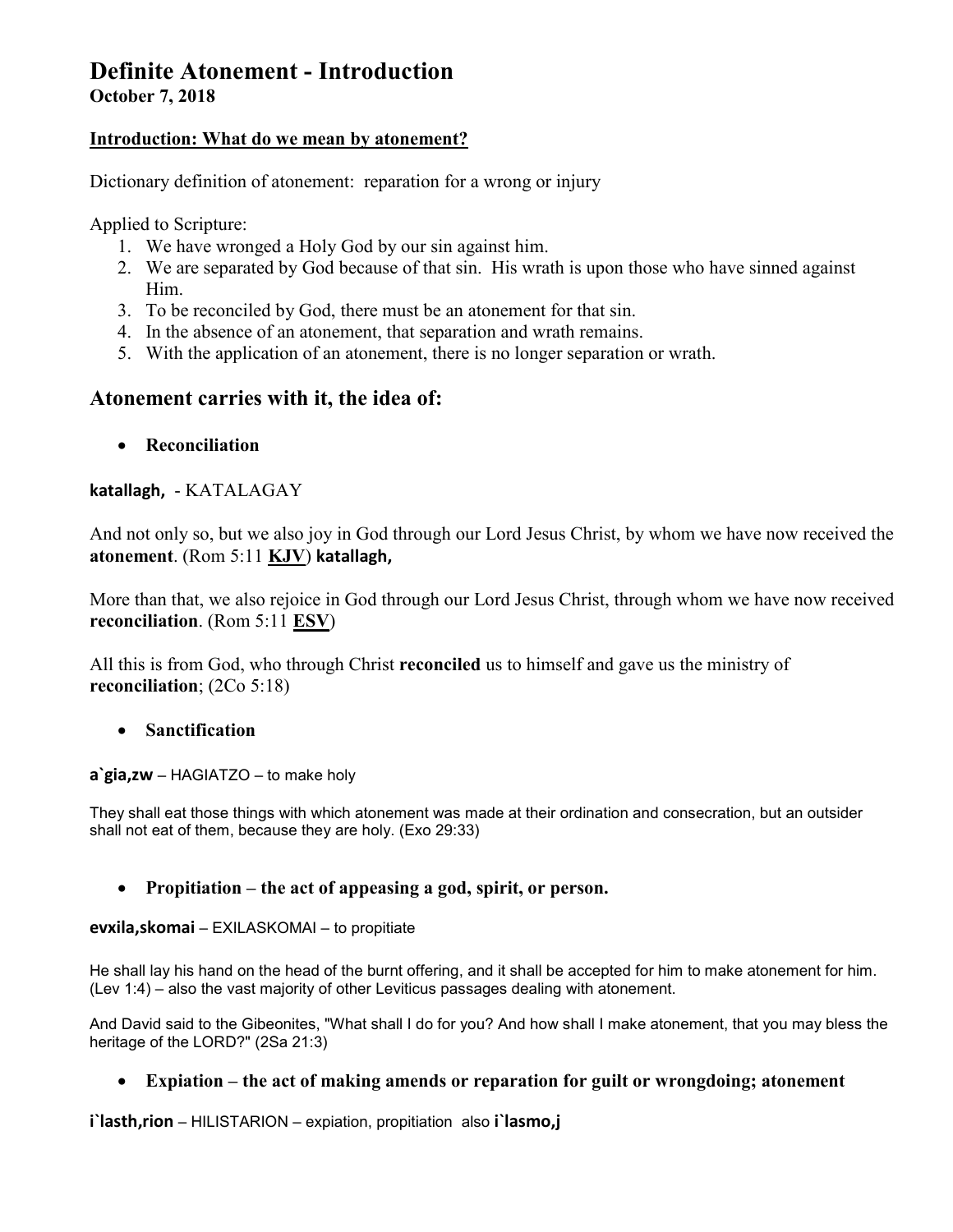In this is love, not that we have loved God but that he loved us and sent his Son to be the propitiation for our sins. (1Jn 4:10)

## **To summarize, then, the atonement makes reparation for our wrongdoing. It appeases God's anger against us. It reconciles us to God.** See Charleston Confession Chapter 8

#### **The message of atonement was delivered through prophesy:**

Out of the anguish of his soul he shall see and be satisfied; by his knowledge shall the righteous one, my servant, make many to be accounted righteous, and he shall bear their iniquities. (Isa 53:11)

She will bear a son, and you shall call his name Jesus, for he will save his people from their sins." (Mat 1:21)

#### **Jesus spoke of his coming work:**

I am the good shepherd. The good shepherd lays down his life for the sheep. (Joh 10:11)

For even the Son of Man came not to be served but to serve, and to give his life as a ransom for many." (Mar 10:45)

And he took a cup, and when he had given thanks he gave it to them, saying, "Drink of it, all of you, for this is my blood of the covenant, which is poured out for many for the forgiveness of sins. (Mat 26:27-28)

## **It was accomplished at Calvary**

Christ redeemed us from the curse of the law by becoming a curse for us--for it is written, "Cursed is everyone who is hanged on a tree"-- (Gal 3:13)

And they sang a new song, saying, "Worthy are you to take the scroll and to open its seals, for you were slain, and by your blood you ransomed people for God from every tribe and language and people and nation, and you have made them a kingdom and priests to our God, and they shall reign on the earth." (Rev 5:9-10)

Or do you not know that your body is a temple of the Holy Spirit within you, whom you have from God? You are not your own, for **you were bought with a price**. So glorify God in your body. (1Co 6:19-20)

Therefore, as one trespass led to condemnation for all men, so one act of righteousness leads to justification and life for all men. For as by the one man's disobedience the many were made sinners, so by the one man's obedience the many will be made righteous. (Rom 5:18-19)

But now in Christ Jesus you who once were far off have been brought near by the blood of Christ. For he himself is our peace, who has made us both one and has broken down in his flesh the dividing wall of hostility by abolishing the law of commandments expressed in ordinances, that he might create in himself one new man in place of the two, so making peace, and might reconcile us both to God in one body through the cross, thereby killing the hostility. (Eph 2:13-16)

who gave himself for us to redeem us from all lawlessness and to purify for himself a people for his own possession who are zealous for good works. (Tit 2:14)